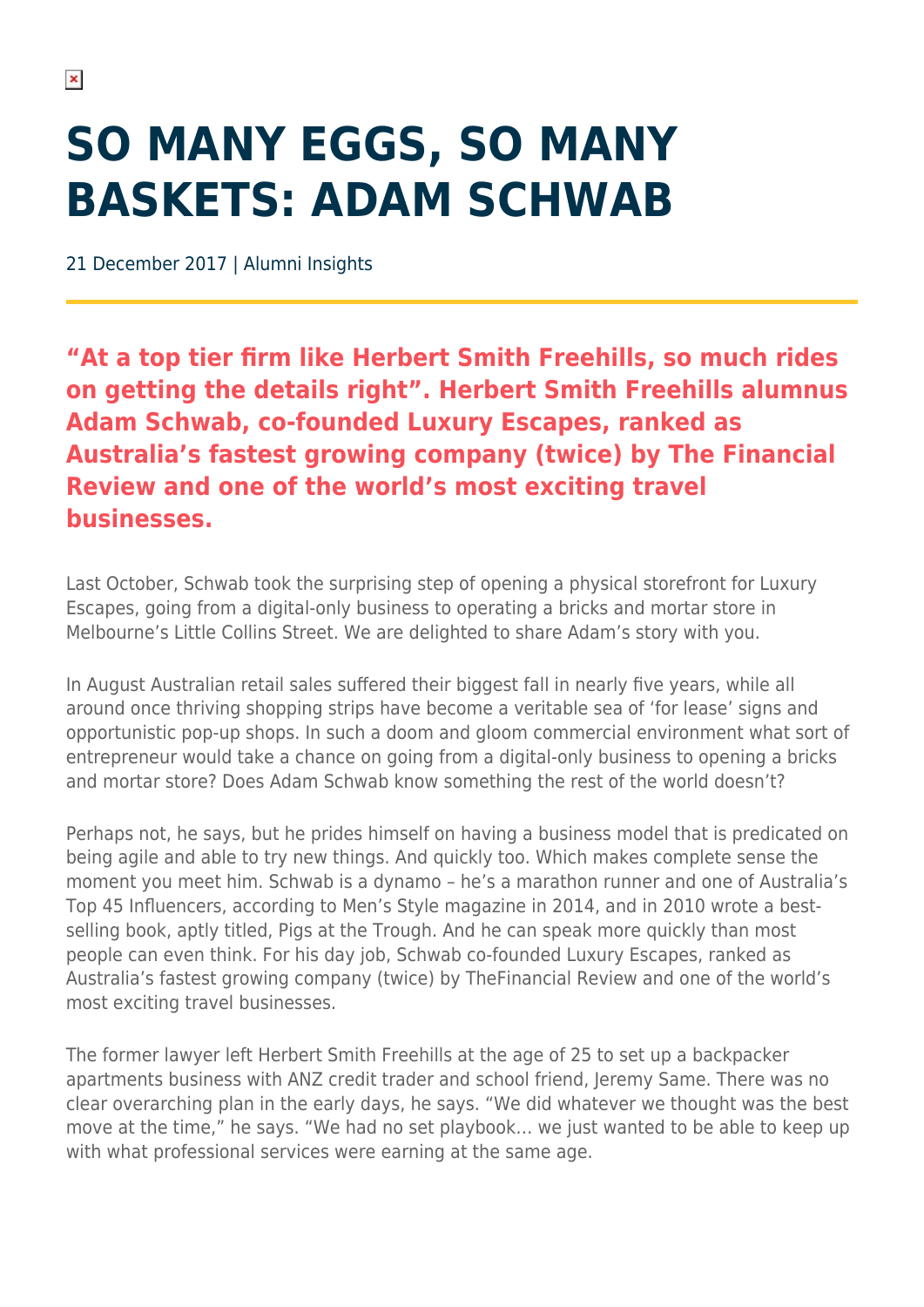"But if were able to build a business that generated cash flow and profitability... That was the driving factor," he recalls.

But having no plan is not the same as having no clue. Schwab says above all else their approach has always entailed a willingness to roll up the sleeves and put in the hard yards. "We've always been pretty gritty in how we operate," he says. "We've been willing to do whatever it takes, it doesn't matter how boring or uninteresting the job is. In the early days, we spent years putting together flat pack furniture and showing people through apartments, it was almost as manual as you could get, but it showed us the value of a business that could scale."

They began with the apartments business, which morphed into corporate apartments, before adding a restaurant ordering company to the online mix and at every turn Schwab was happy to cover every area, handling customer support, finance queries, IT, product management and more in those early days.

He believes his legal background gave him invaluable experience when it came to running a business. "At a top tier firm like Freehills (legacy), you just can't make mistakes… because so much rides on getting the details right. Apart from maybe medicine and probably engineering, no other professions have that kind of level of specificity required."

His training also helped with bargaining. "You just don't get bullied into negotiations or any kind of agreement."

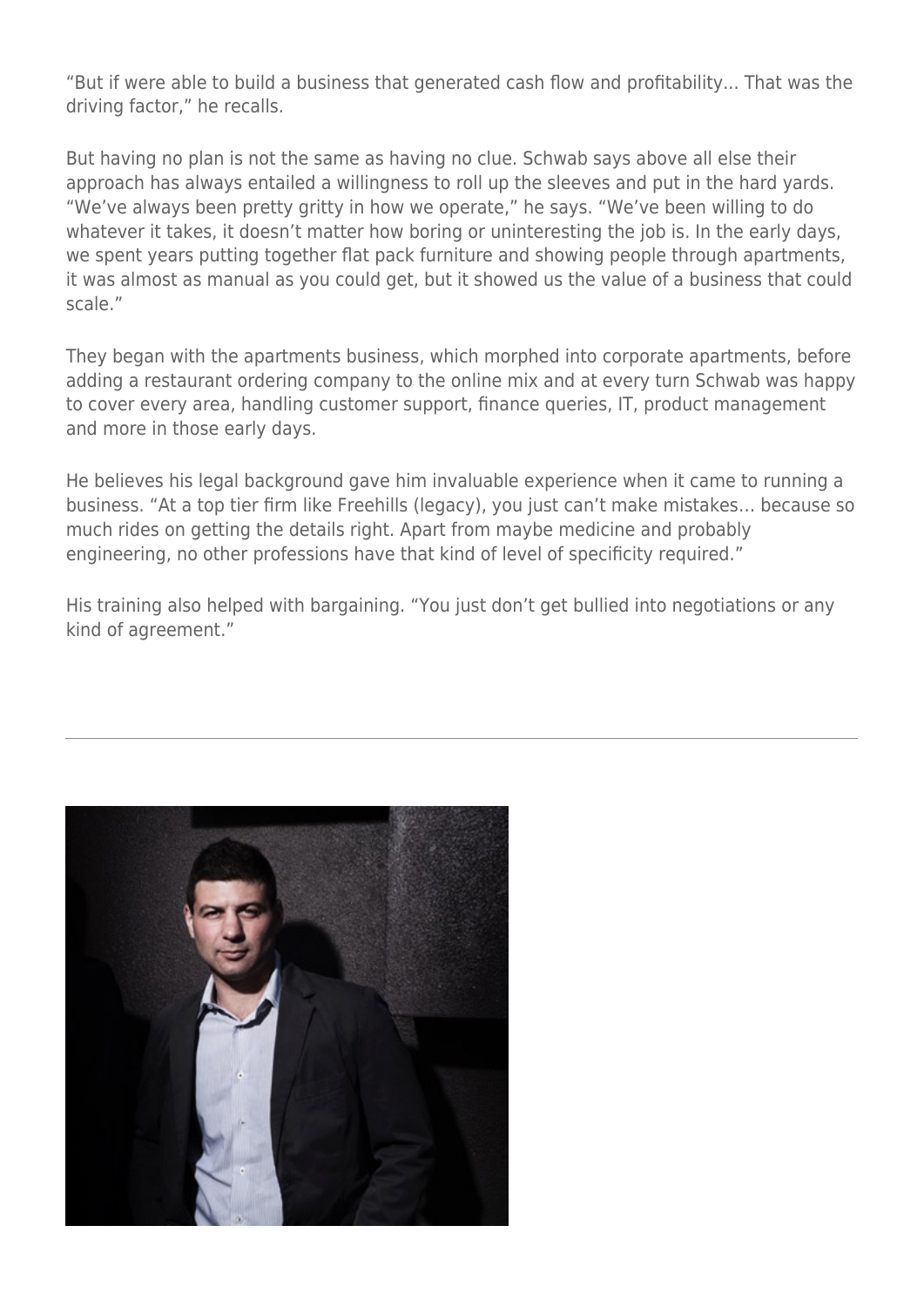So when a firm like Luxury Escapes decides to come out of the digital space and open a retail frontage you can be sure Schwab has done his homework.

Last October, he and Same took the surprising step of opening a physical storefront for Luxury Escapes in Melbourne's Little Collins Street. There were some very specific reasons for doing so. "We've always found that touching customers directly is super effective," he says. "Graham Turner, who founded Flight Centre, calls his stores 'big billboards'. But one of the big issues we've always faced in the luxury escapes business is getting customers to trust us and see that it's not too good to be true. A lot of people see our advertising and say, 'That can't be right. How are you so much cheaper than Expedia?' That was a big driver of it. It's still early days and our aim was to take the store around the country rather than necessarily leave it in the Melbourne city permanently."

The store isn't the only physical manifestation of the brand. It's also supported by roadshows. Schwab discusses a recent event in Brisbane where a dozen or so staff members explained Luxury Escapes' modus operandi to more than 1000 travel devotees, some of who drove for four hours to see the show.

The key though is adaptability. "The nature of how we operate is we're always trying things. If something doesn't work, that's fine, but we want to be able to measure it." He describes the bricks and mortar store as "a \$100,000 experiment".

"We'll cover that in margin, and then obviously how we go in activations is what will determine what we do going forward."

Schwab's focus for Luxury Escapes is to continue to solve two problems – for its three million customers, and thousands of hotel partners across the globe. "For our customers, we make buying travel easy – instead of choosing between 50,000 hotels, with very little content – we spend a huge amount of time curating the very best travel packages, so our members can choose from 30 of the world's best holidays at any given time, with prices usually half of what virtually every other travel agent sells for."

For hotels, Schwab explains, "We are able to generate significant incremental profitability for our hotel partners – in essence, we're now a key marketing channel and have worked with virtually every big brand globally, from Park Hyatt, to One&Only, Kempinski, Four Seasons, Ritz Carlton and Hilton."